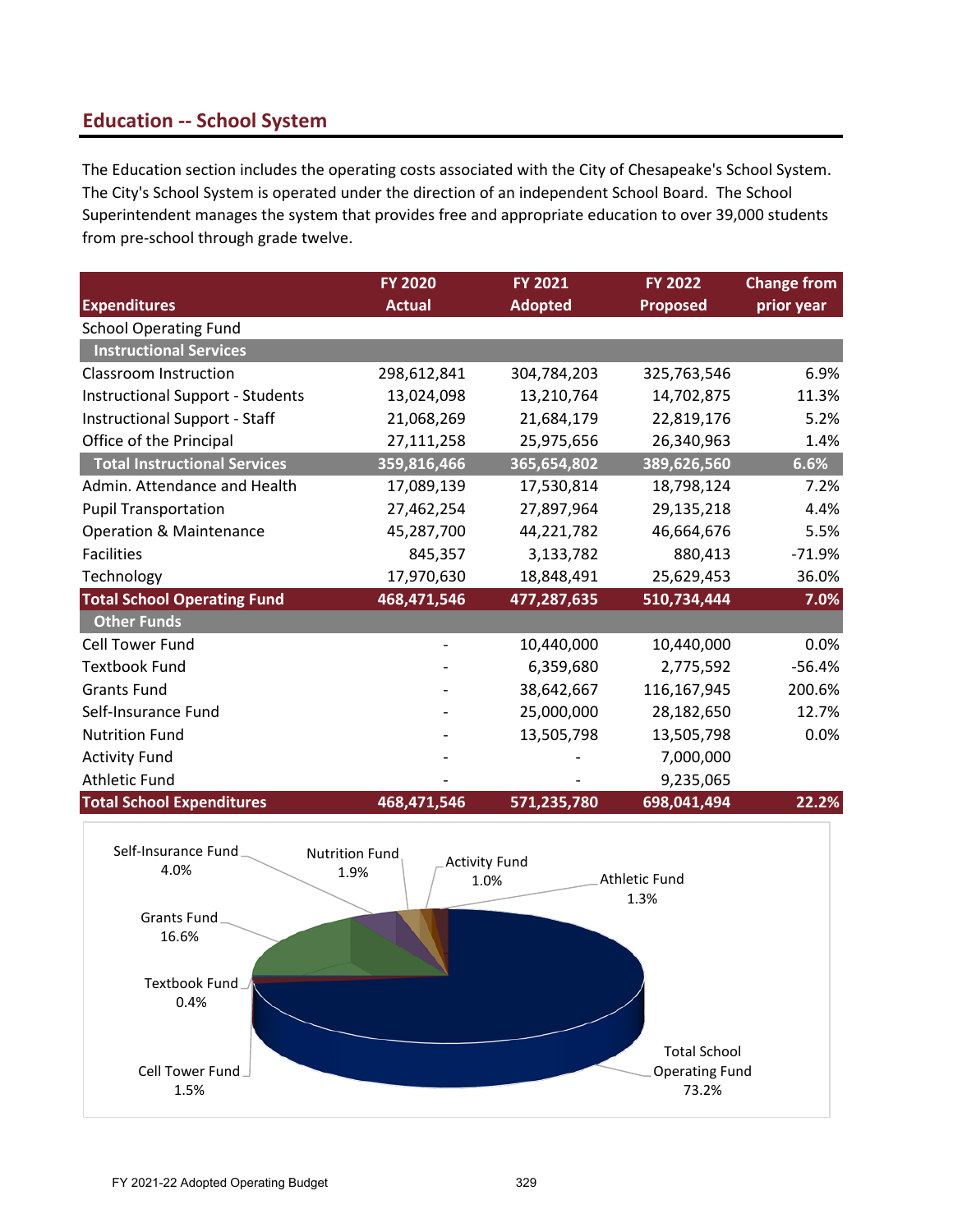|                                                         | <b>FY 2020</b> | <b>FY 2021</b> | <b>FY 2022</b>  | <b>Change from</b> |
|---------------------------------------------------------|----------------|----------------|-----------------|--------------------|
| <b>Revenue</b>                                          | <b>Actual</b>  | <b>Adopted</b> | <b>Proposed</b> | prior year         |
|                                                         |                |                |                 |                    |
| <b>State Revenue</b>                                    | 208,154,002    | 215,909,205    | 235,634,045     | 9.1%               |
| Sales Tax Revenue                                       | 48,268,649     | 39,457,719     | 47,554,456      | 20.5%              |
| <b>Federal Revenue</b>                                  | 7,491,513      | 4,575,000      | 4,575,000       | 0.0%               |
| Revenue Sharing Formula                                 | 208,975,361    | 205,876,000    | 220,084,008     | 6.9%               |
| <b>TIF Surplus</b>                                      |                | 2,750,000      |                 | $-100.0%$          |
| <b>Other Local</b>                                      | 1,990,525      | 5,132,097      | 2,886,935       | $-43.7%$           |
| Reversion                                               |                | 3,587,614      |                 | $-100.0%$          |
| <b>Total School Operating Fund</b>                      | 474,880,050    | 477,287,635    | 510,734,444     | 7.0%               |
| <b>Other Operating Funds</b>                            |                |                |                 |                    |
| <b>Athletic Fund</b>                                    |                |                |                 |                    |
| Local Revenue                                           |                |                | 840,000         |                    |
| <b>Transfers from Other Funds</b>                       |                |                | 2,000,000       |                    |
| FY 2020 Reversion                                       |                |                | 4,395,065       |                    |
| FY 2020 Revenue True-Up                                 |                |                | 2,000,000       |                    |
| <b>Activity Fund</b>                                    |                |                |                 |                    |
| Local Revenue                                           |                |                | 7,000,000       |                    |
| <b>Cell Tower Fund</b>                                  |                |                |                 |                    |
| Local Revenue                                           | 488,141        | 10,230,000     | 10,230,000      | 0.0%               |
| Use of Fund Balance                                     |                | 210,000        | 210,000         | 0.0%               |
| <b>School Nutrition Fund</b>                            |                |                |                 |                    |
| <b>State Revenue</b>                                    | 348,379        | 374,180        |                 | $-100.0\%$         |
| <b>Federal Revenue</b>                                  | 8,483,650      | 8,804,582      | 13,451,813      | 52.8%              |
| Local Revenue                                           | 3,999,282      | 4,327,036      | 53,985          | $-98.8%$           |
| Use of Reserves                                         | 300,000        |                |                 |                    |
| <b>Textbook Fund</b>                                    |                |                |                 |                    |
| <b>State Revenue</b>                                    |                | 2,859,603      | 2,745,592       | $-4.0%$            |
| <b>Other Revenue</b>                                    | 92,073         | 30,000         | 30,000          | 0.0%               |
| Use of Reserves                                         | 4,282,242      | 3,470,077      |                 | $-100.0%$          |
| <b>Self-Insurance Fund</b>                              |                |                |                 |                    |
| Local Revenue                                           |                | 14,521,981     | 14,520,000      | 0.0%               |
| <b>Transfer from Other Funds</b>                        | 81,908,865     |                |                 |                    |
| <b>Other Revenue</b>                                    | 18,224,509     | 978,019        | 500,000         | $-48.9%$           |
| Use of Reserves                                         |                | 9,500,000      | 13,162,650      | 38.6%              |
| <b>School Grants Fund</b>                               |                |                |                 |                    |
| Local Revenue                                           | 17,060         | 6,003,000      | 8,003,000       | 33.3%              |
| <b>State Revenue</b>                                    | 5,152,905      | 5,432,901      | 6,723,761       | 23.8%              |
| <b>Federal Revenue</b>                                  | 17,655,275     | 27,206,766     | 101,441,184     | 272.9%             |
| <b>Total School Fund Revenue</b>                        | 615,832,431    | 571,235,780    | 698,041,494     | 22.2%              |
| School Capital Projects Fund transfer from TIF surplus* |                |                | 5,062,182       |                    |
| <b>Total School Revenue</b>                             | 615,832,431    | 571,235,780    | 703,103,676     | 23.1%              |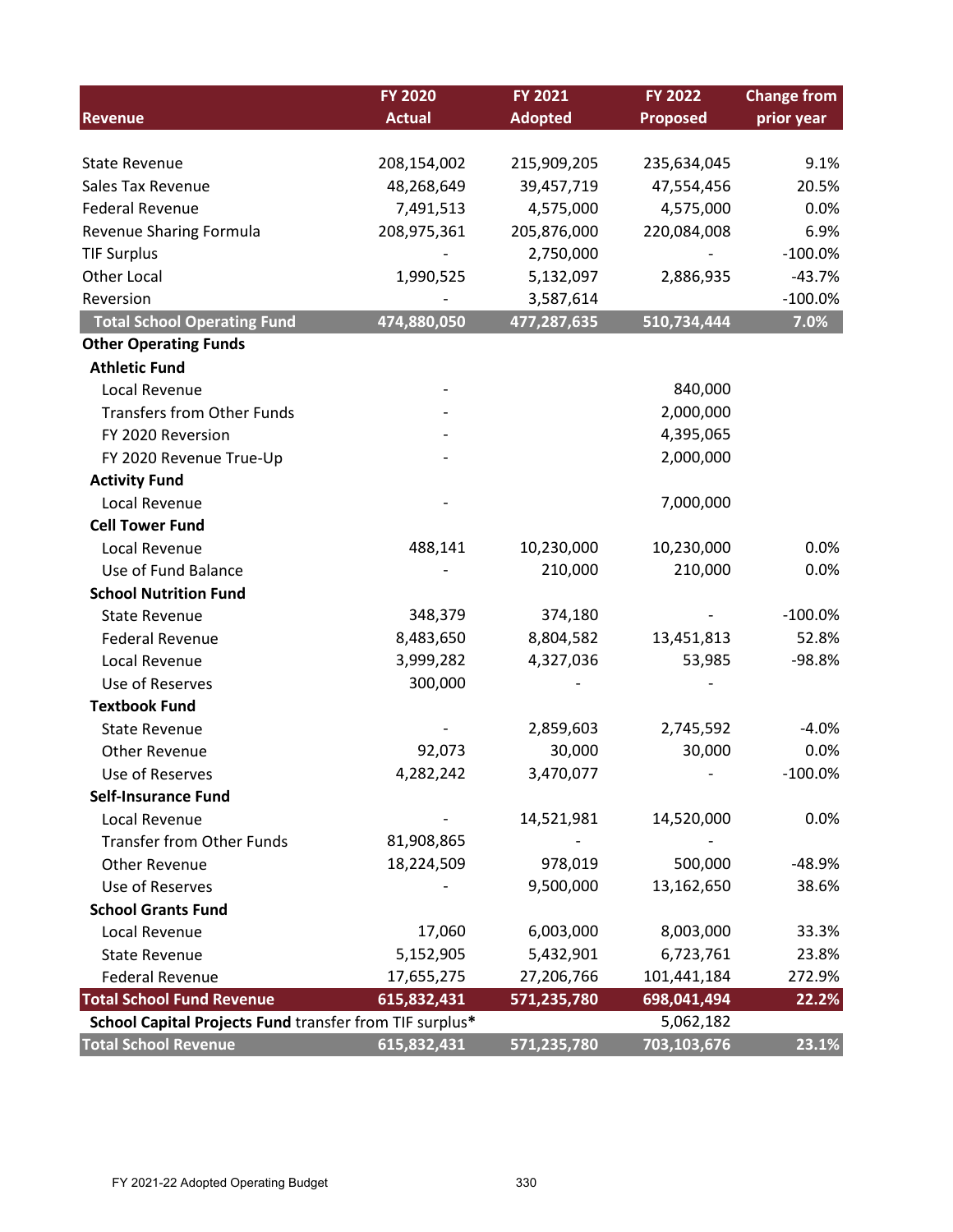The tables on the preceding page show the Approved operating budget for Chesapeake Public Schools. Per State law, the City Council appropriates funding for the schools and controls the level of appropriation provided. The School Board is responsible for directing the use of those funds through their operating budget process.

For FY 2022, the Schools operating budget as proposed by the Superintendent totaled \$627.3 million, an increase of \$56 million or 9.8% when compared to the adopted FY 2021 budget. In addition to the amount proposed by the Superintendent, the City Manager's proposed budget included an additional \$8,885,793 in funding to the Schools. This additional amount was provided consistent with the revenue sharing formula and past practice of sharing surplus TIF funds equally with the Schools. \*The Superintendent and School Board have chosen to transfer the surplus declared from the TIF districts, or \$5,062,182 directly to the School Capital Improvement Budget.

Additional funding from the State of \$7,610,374 became available as an amendment to the Operating Budget on June 8, 2021 along with additional State grants funding of \$1,225,457 and Federal grant funding of \$51,097,732 for the ESSR IIII needs. Finally, due to accounting standards, the School Activity Fund has been added as an appropriation of \$7,000,000 to the School Other Operating Funds.

Like the City, the Schools have aligned their funding decisions to their strategic plan, Empower 2025. Below are some of the initiatives included in the Superintendents proposed budget by goal area.

## **Goal 1: Provide exemplary teaching and learning experiences.**

Related to this goal, funding is included for:

- $\triangleright$  Final expansion of full-day kindergarten to include three remaining schools Deep Creek Central, Chittum, and Southeastern Elementary
- ▶ 14 School Counselors to meet the revised SOQ
- $\geq 9$  positions for the Computer Science program in the middle schools
- $\triangleright$  8 positions for the Chesapeake Virtual Academy (CVA)
- 4 Work Based Learning Coordinators
- $\geq 2$  EL Teachers
- $\geq 2$  CTE Teachers for new offerings at the Chesapeake Career Center
- $\geq 1$  Gifted Specialist
- $\geq$  2.5 Technology Integration Specialists

### **Goal 2: Recruit, retain, and support our valued employees.**

Related to this goal, funding is included for:

- $\geq$  \$11.3M for compensation increases
- $\triangleright$  Teachers: Average increase 3.46%
	- o Starting pay increased to \$46,752
	- o 1.45% step increment and expansion to 40 Steps
	- o 1.5% increase to teachers above the new top of scale
- $\triangleright$  Support Scale: Average increase 2.93%
	- o 1.5% increase in S100 Step 1
	- o Step increase
	- o 1.5% increase to employees above scale